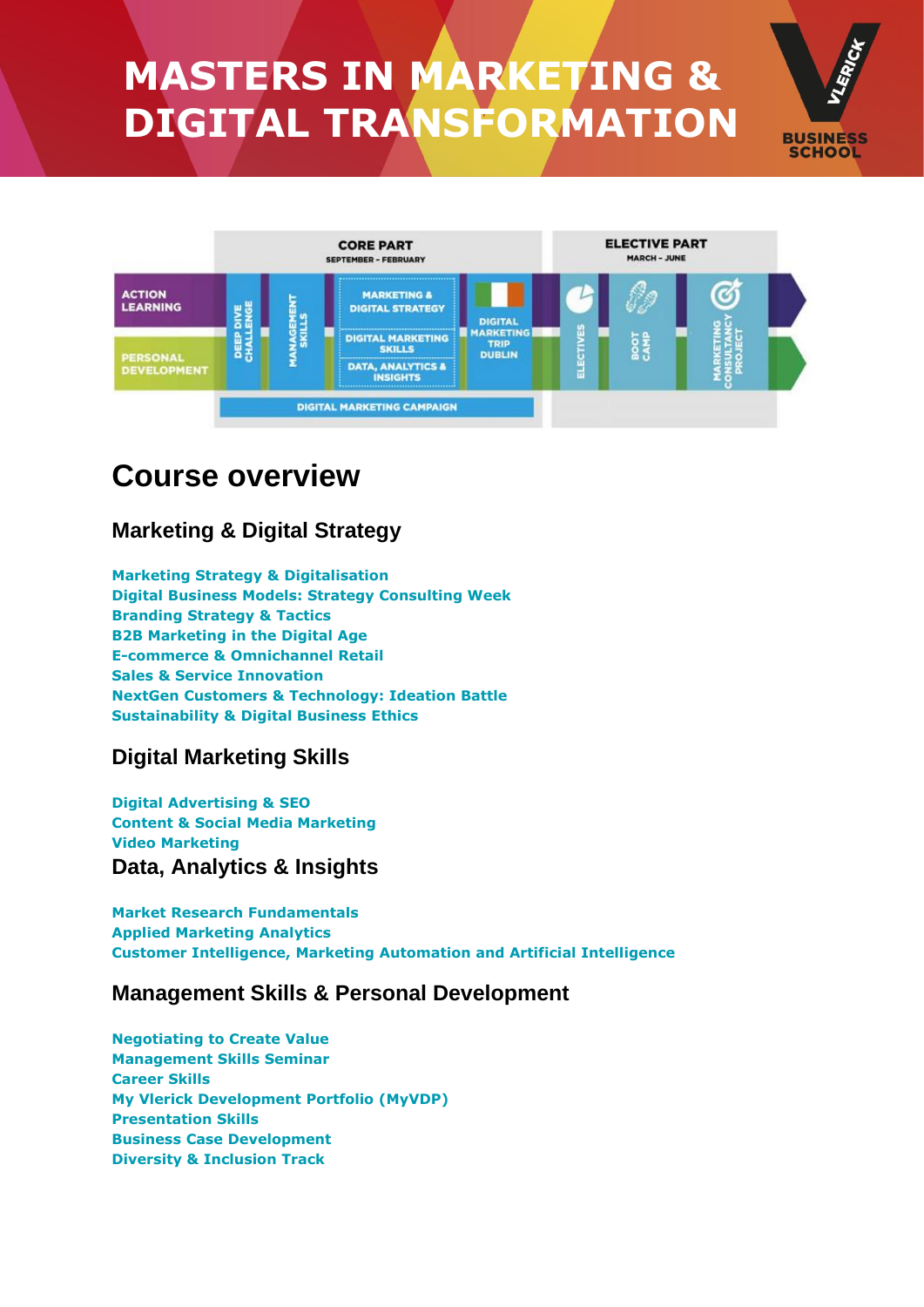### **Action Learning**

**Deep Dive [Challenge](javascript:;) Digital [Marketing](javascript:;) Campaign Digital [Marketing](javascript:;) Trip Dublin [Marketing](javascript:;) Business Game Boot [camp](javascript:;) [Consultancy](javascript:;) Project**

### **Electives**

Students can choose one of the following electives - taking place in Ghent (G) - Leuven (L) - Brussels (B)(location can be subject to changes):

**AI with Deep Learning and Natural Language [Processing](javascript:;) (L) Business [Development](javascript:;) & Sales (G) Digital Innovation & [Entrepreneurship](javascript:;) (L) [Gaming](javascript:;) & Esports (G) Strategy [Implementation](javascript:;) and Change (B) [Sustainable](javascript:;) Growth Strategies - The European Green Deal (B)**

### **Boot camp**

**Code Camp: [Programming](javascript:;) for Business Data Science for Finance and [Strategy](javascript:;) Digital [Transformation](javascript:;) Global Supply Chain [Strategy](javascript:;) Strategic [Innovation:](javascript:;) FinTech Strategic [Innovation:](javascript:;) Healthcare Strategic [Innovation:](javascript:;) Renewable Energy Strategic [Innovation:](javascript:;) Retail & Marketing of FMCG Strategy [Consulting](javascript:;) Sports Business & Digital [Innovation](javascript:;)**

# **Marketing & Digital Strategy**

### **Marketing Strategy & [Digitalisation](javascript:;)**

#### **What?**

- Develop a value proposition that serves both consumers (who may use those services for free) and customers (who are willing to pay for a related value proposition)
- Learn to work with useful digital tools and meaningful theoretical and strategic new models.
- Understand consumer behaviour in the digital context and assess opportunities and challenges for the modern marketing practitioner
- To identify, and know how to address, the key decisions facing digital marketing managers and marketing decision makers
- To gain a full appreciation of the key issues within digital strategy development and implementation

**Course holder:** Prof Dr Laurent [Muzellec](https://www.linkedin.com/in/laurentmuzellec/)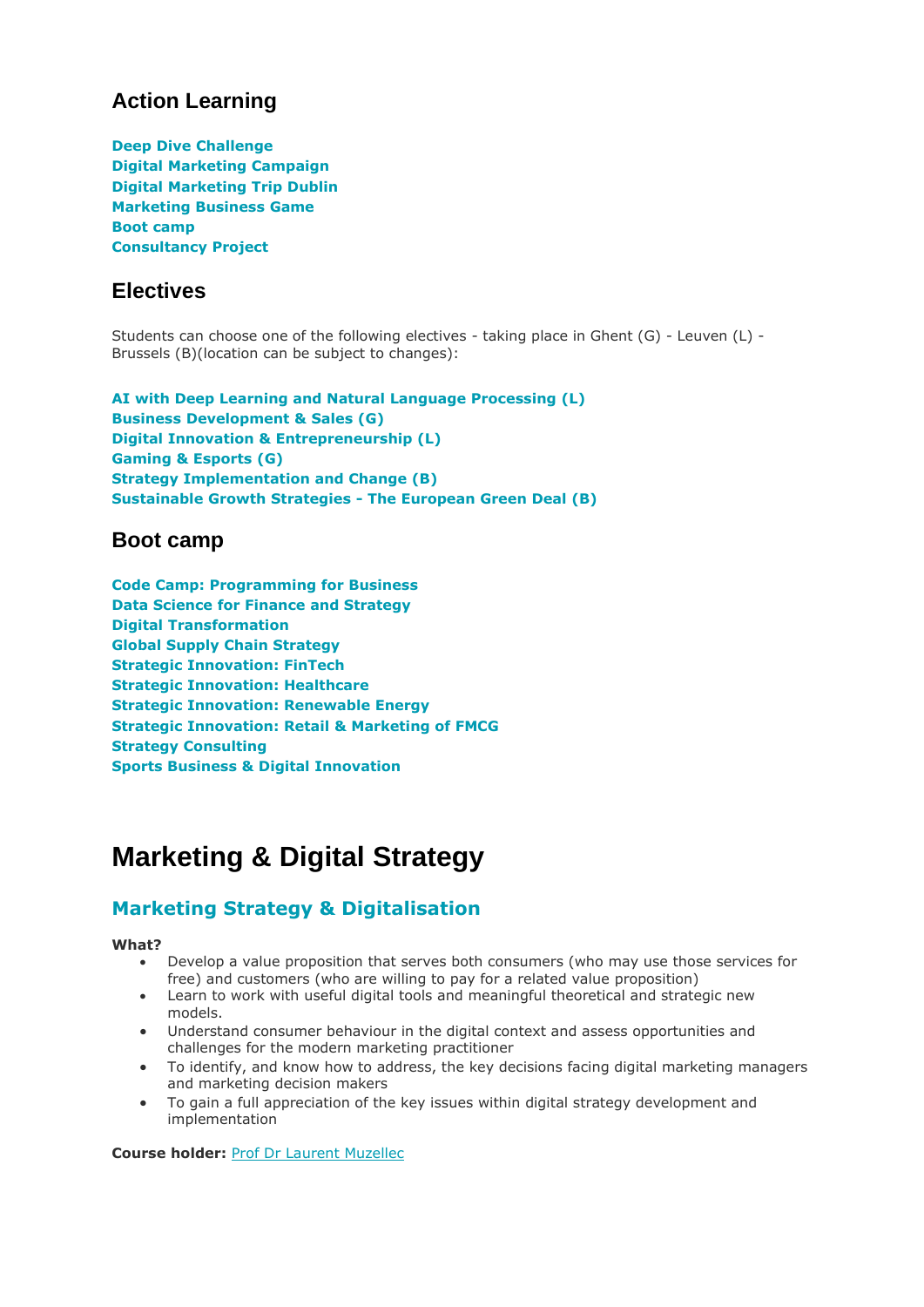### **Digital Business Models: Strategy [Consulting](javascript:;) Week**

#### **What?**

- Define, create and run digital (platform) business models for both start-ups as existing companies
- Develop a thorough understanding of (digital) business models from a broad array of companies
- Define and map the internal and external (ecosystem) business scope of a company
- Define or to re-evaluate the business scope of companies by deep customer connection
- Define and execute a go-to-market approach for a digital business model

#### **How?**

- Through very interactive workshops and lectures
- Through "Harvard Style" business case teaching
- By working on two "real-life" case assignments for companies

#### **Course holder:** Prof Dr Koen [Tackx](https://www.vlerick.com/en/research-and-faculty/faculty/koen-tackx)

### **[Branding](javascript:;) Strategy & Tactics**

#### **What?**

- Understand and apply frameworks to formulate a brand positioning or brand value platform
- Formulate brand management and brand re-vitalisation strategies & tactics
- Describe the crucial components of a brand marketing campaign plan (e.g. brand communication objectives & KPIs, channel strategy, connection plan, production phase)
- Detail brand communication budgeting elements (e.g. agency budget, production budget, media budget)

#### **How?**

- By applying in-class frameworks and concepts to a real-life challenge facilitated by a company (e.g. Alken-Maes, one of the leading players in the Belgian beer industry)
- Through an experience visit to a branding agency (e.g. FamousGrey) that helps companies tackle this challenge, business guest lectures and active coaching by business professionals
- By training your business presentation skills, your ability to interact with middle and general management, as well as your creative depiction and teamwork skills

**Course holder:** Prof Dr Frank [Goedertier](https://www.vlerick.com/en/research-and-faculty/faculty/frank-goedertier)

### **B2B [Marketing](javascript:;) in the Digital Age**

#### **What?**

- Apply core marketing concepts in B2B settings (market research, STP, NPD, marketing mix)
- Understand how firms make purchasing decisions and the implications of derived demand
- Create relevant (digital) customer experiences
- Develop a digital strategy and innovate in processes, products, and business models

#### **How?**

- By being exposed to important recent developments in the area of business marketing through cases, exercises, and testimonials
- Through multiple intensive case discussions, some of which are authored by the course holders
- Through a one-day company visit (e.g. Barco, a high-technology company), in which you'll work on a real-life, real-time case, and receive a briefing and feedback from multiple key decision makers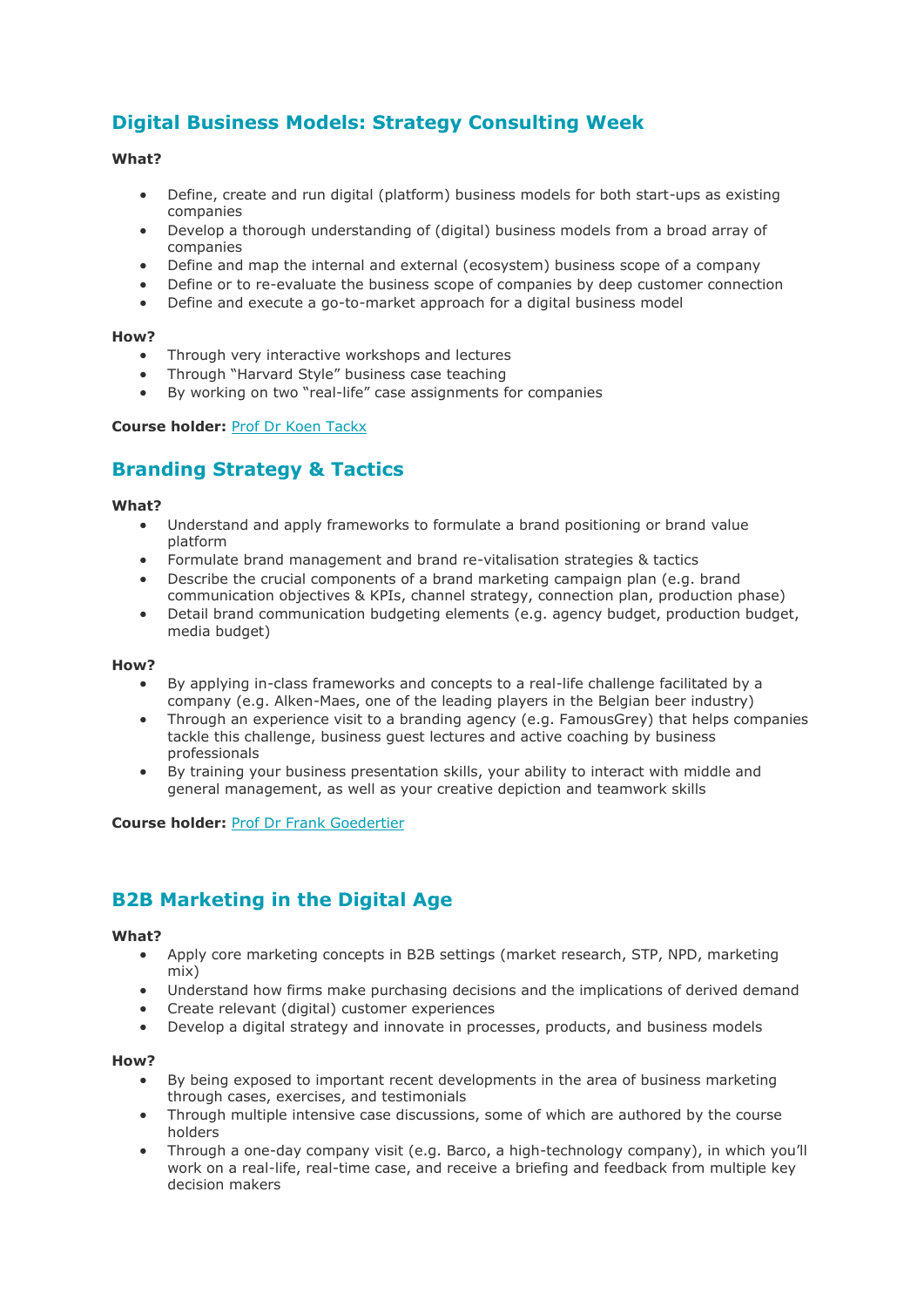#### **Course holder:** Prof Dr Fred [Lemke](https://www.vlerick.com/en/research-and-faculty/faculty/fred-lemke)

### **E-commerce & [Omnichannel](javascript:;) Retail**

#### **What?**

- Understand the business model and economics of e-commerce
- Develop sustainable strategies for bricks-and-mortar retailers in the digital era
- Develop channel strategies for branded goods manufacturers in the digital era
- Assess the potential impact of new digital and other developments, and how to adapt the above strategies

**Course holder:** Prof Gino Van [Ossel](https://www.vlerick.com/en/research-and-faculty/faculty/gino-van-ossel)

### **Sales & Service [Innovation](javascript:;)**

#### **What?**

- Understand the issues around defining 'technology', 'innovation' and 'innovation management' and recognize the diversity of types of innovation, innovators and innovation settings
- Map the customer experience and identify areas where technology can be infused to enhance the overall experience
- Discuss the role of the solution-focused salesperson and how to embrace consultative approach in the new digital age
- Discuss the role of sales analytics in contemporary sales decision-making

#### **How?**

- Through application exercises for each topic covered that correspond to industry examples
- By reviewing best practices in the professional domain including the role of technology to demonstrate the shifting business trends and how both sales and service are evolving

#### **Course holder:** Prof Dr [Adam](https://www.vlerick.com/en/research-and-faculty/faculty/adam-rapp) Rapp

### **NextGen Customers & [Technology:](javascript:;) Ideation Battle**

#### **What?**

- Understand how digital technology innovations can be smartly used in terms of managing customer experiences.
- Have an awareness of customer psychology insights that are at the basis of strong customer behaviour management initiatives
- Apply customer decision journey mapping and management techniques
- Formulate the latest technology trends that are relevant in customer interaction approaches

#### **How?**

- Through guest lectures and brainstorm sessions with thought leaders and trend watchers who published multiple best seller books
- Through a business game in which you'll be challenged to reflect on "Next Generation" customer experience management in a fun way
- Through a real-life case challenge for a company (e.g. Nestlé, the world's leading nutrition, health and wellness company) in which you'll apply class insights in a realistic context
- By practicing your "elevator pitching" skills

#### **Course holder:** Prof Dr Frank [Goedertier](https://www.vlerick.com/en/research-and-faculty/faculty/frank-goedertier)

### **[Sustainability](javascript:;) & Digital Business Ethics**

#### **What?**

- Recognise new consumer trends in privacy and data protection
- Understand the unethical versus illegal distinction, and discuss their implications
- Identify digital business challenges that may have ethical implications, and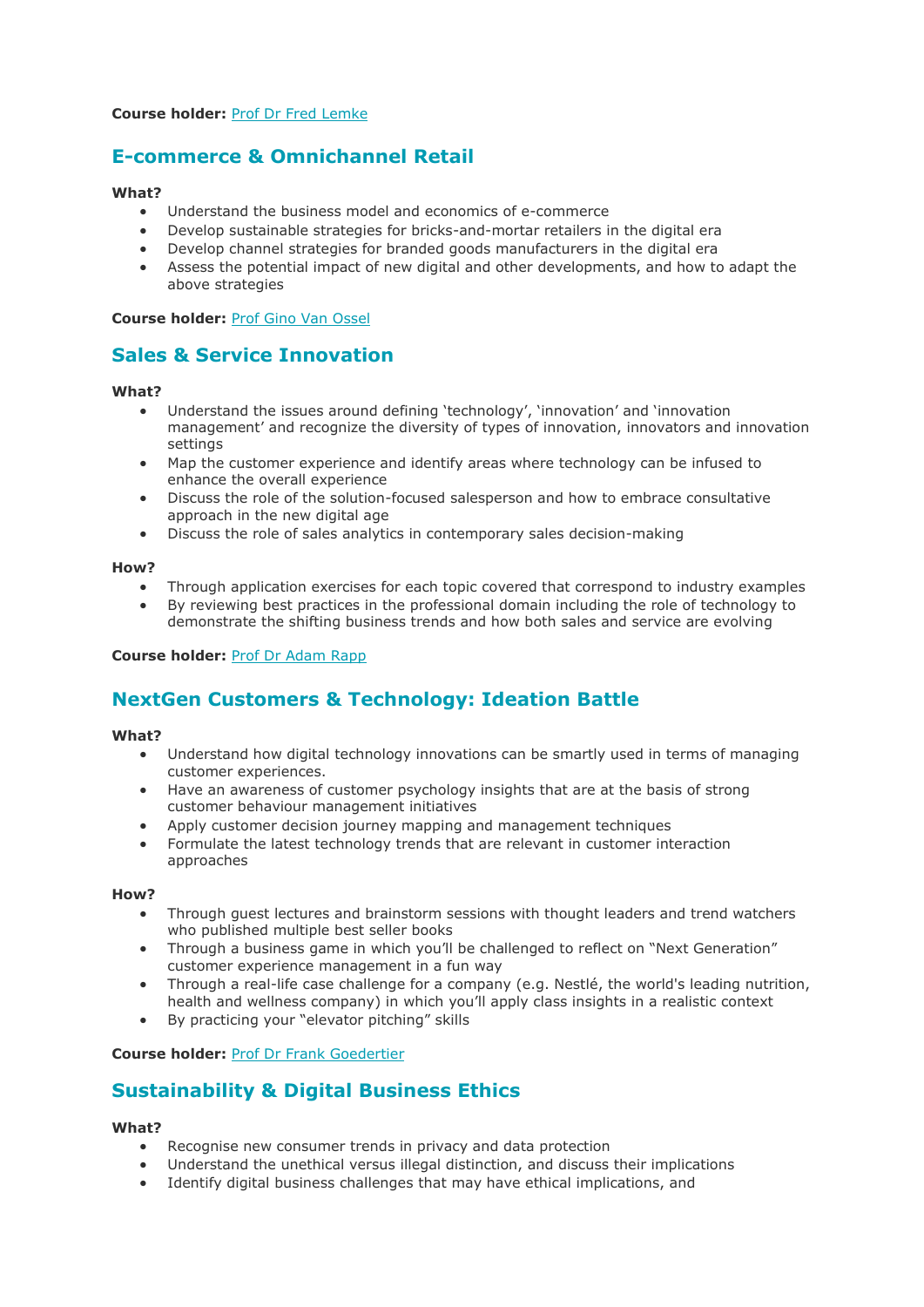- Communicate these topics effectively to the leadership team or the board
- Formulate a cyber-ethics statement for a company

**Course holder:** Prof Dr Xavier [Baeten](https://www.vlerick.com/en/research-and-faculty/faculty/xavier-baeten)

### **Digital Marketing Skills**

### **Digital [Advertising](javascript:;) & SEO**

#### **What?**

- Develop a digital marketing campaign
- Implement a digital marketing plan in Google Ads
- Evaluate a digital marketing campaign using Google Analytics
- Report a digital marketing campaign to management

#### **How?**

- Through collaboration with Google and the Digital Marketing Academy
- By developing and implementing a real-life digital campaign for a company or non-profit organisation

**Course holder:** Prof Dr Eamonn [O'Raghallaigh](https://www.vlerick.com/en/research-and-faculty/faculty/eamonn-oraghallaigh)

### **Content & Social Media [Marketing](javascript:;)**

#### **What?**

- Undertake consumer research including user personas, journeys and scenarios in a social media context
- Perform a content audit on a website and plan/implement content-specific search engine optimisation and amplification through native advertising
- Use insights from consumer research and social media audits, formulate and implement a social media marketing strategy

#### **How?**

• By applying in a real-world scenario how a social media strategy is both formulated (the research and analysis piece) and executed (the hands-on setting up and running of the campaign on social media platforms)

#### **Course holder:** Sara [Kennedy](https://www.linkedin.com/in/sara-kennedy-47780b1b/)

### **Video [Marketing](javascript:;)**

#### **What?**

- Draft a video marketing strategy that's in line with the overall marketing strategy of the company
- Handle all the phases of video production: pre-production, production and post-production
- Formulate the KPIs of a video marketing campaign and measure the effects of a video
- Grasp the future trends in video marketing

#### **How?**

By creating your own video story using a story board and working with different Adobe programmes during the video production process

**Course holder:** Mr [Matthieu](https://www.linkedin.com/in/yudai) van den Bogaert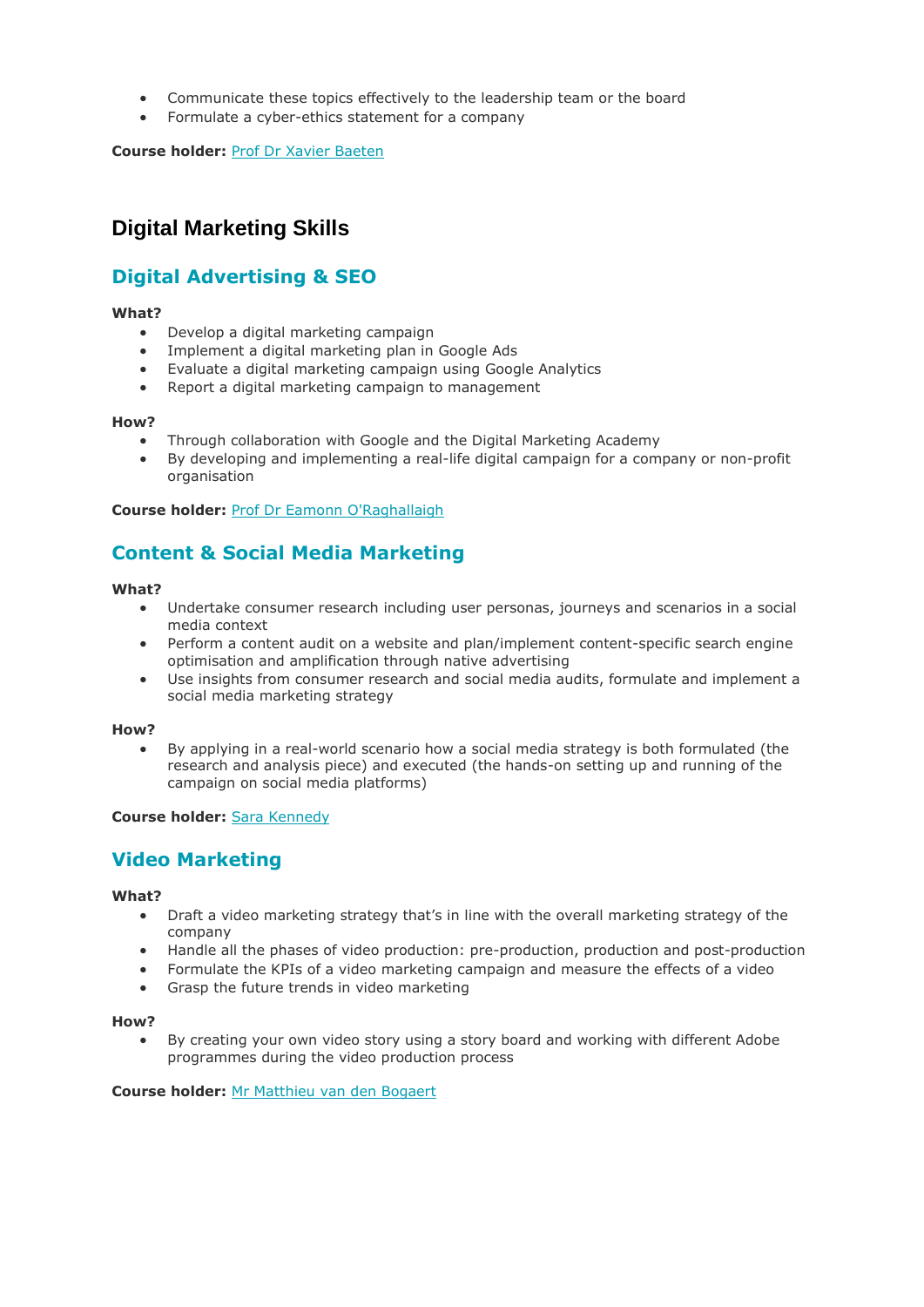### **Data, Analytics & Insights**

### **Market Research [Fundamentals](javascript:;)**

#### **What?**

- Develop the different steps of a market research project (problem definition, conceptual development, research design, execution & analysis, communication of results)
- Choose and execute the right data collection method and statistical analysis according to the research problem
- Criticize the strengths and weaknesses of different research methods

#### **How?**

- Through several (small group) in-class exercises and dynamic guest lectures
- Through a **"flip-the-classroom"** approach in which you'll study the materials outside class and use the lecture time for discussion, questions and exercises

#### **Course holders:** Prof Brecht [Cardoen](https://www.vlerick.com/en/research-and-faculty/faculty/brecht-cardoen) - Prof Fred [Lemke](https://www.vlerick.com/en/research-and-faculty/faculty/fred-lemke)

### **Applied [Marketing](javascript:;) Analytics**

#### **What?**

- Select the correct analytical technique to support management decisions
- Set up a research design for several marketing analytics techniques
- Create customer insights from the output of these analytical technique
- Communicate these insight and recommendation for management

#### **How?**

- Using many practical examples, this course will teach students in a hands-on way multiple advanced analytical techniques.
- More specifically, in collaboration with business practitioners, the segmentation strategy of ABInbev (i.e. the world largest beer manufacturer) and the product innovation process of Alpro ( i.e. plant-based FMCG producer) will be discussed.
- Further, in a real business project, students will collect data, analyse this data and present the insights to management of an organisation.

#### **Course holder:** Prof Dr [Philippe](https://www.vlerick.com/en/research-and-faculty/faculty/philippe-baecke) Baecke

### **Customer [Intelligence,](javascript:;) Marketing Automation and Artificial [Intelligence](javascript:;)**

#### **What?**

- Identify appropriate data and analytics solutions to create business value
- Apply business intelligence, marketing automation and artificial intelligence techniques for marketing
- Design, develop and present data-driven innovations for business
- Collaborate better with data scientists in an organisation

#### **How?**

- By discussing many practical examples
- Through a targeting simulation based on a real-life dataset of a company (e.g. Tesco, the largest grocery retailer in the UK)
- Through a company visit (e.g. AXA, a leading insurance company in Europe), in which you will co-develop a data-driven innovation

**Course holder:** Prof Dr [Philippe](https://www.vlerick.com/en/research-and-faculty/faculty/philippe-baecke) Baecke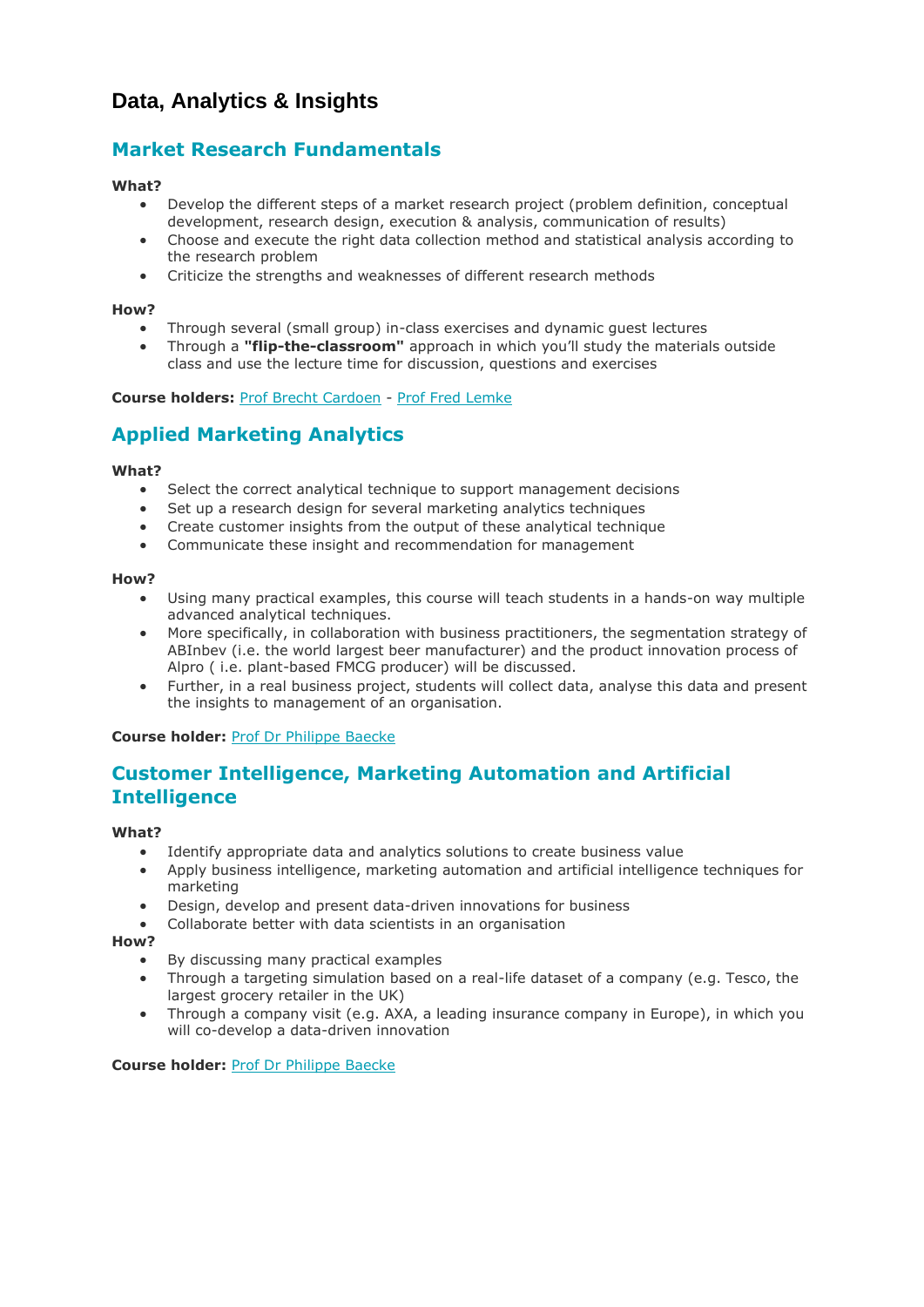# **Professional Management Skills**

### **[Negotiating](javascript:;) to create value**

#### **What?**

- Distinguish between the taking of positions and the exploration of interests in negotiation
- Apply creativity to find integrative solutions to difficult negotiation situations
- Communicate more effectively in negotiation
- Prepare better for future negotiations
- Manage the three dimensions of negotiation more consciously

#### **How?**

• Through a series of simulations, exercises and cases that increase in complexity over the course

**Course holder:** Prof Dr Barney [Jordaan](https://www.vlerick.com/en/research-and-faculty/faculty/barney-jordaan)

### **[Management](javascript:;) Skills Seminar**

#### **What?**

- Enhance your personal and professional growth by developing a number of important competencies, both on the individual level (eg knowledge of your own cognitive and interaction style) and the professional level (eg presentation skills, brainstorming skills, communication skills, giving and receiving feedback, intercultural awareness)
- Use some basic theoretical frameworks, practical information and hands-on experiences to reflect on and manage group dynamics and interaction between people

#### **How?**

- By working on a real business case and pitching your solution as consultants to the client company
- By reflecting on the team processes while working on the problem, with the help of coaches and the theoretical frames provided

**Course holder:** Prof Dr Karlien [Vanderheyden](https://www.vlerick.com/en/research-and-faculty/faculty/karlien-vanderheyden)

### **[Career](javascript:;) Skills**

#### **What?**

- Pitch your strengths and talents, clarify your career values and energy drivers, and match them with specific jobs and company cultures
- Effectively prepare for the different stages of the job search process in order to successfully land a job that will give you career satisfaction

**How?**

- Through a mixture of in-class sessions, coaching in small groups, and many practical exercises
- Through exchanges with practitioners and a diverse group of young and senior Vlerick alumni
- By using the Career Focus Tool, a practical tool that will facilitate your job search

#### **Course holder:** Ms Veroniek De [Schamphelaere](https://www.vlerick.com/en/research-and-faculty/faculty/veroniek-de-schamphelaere)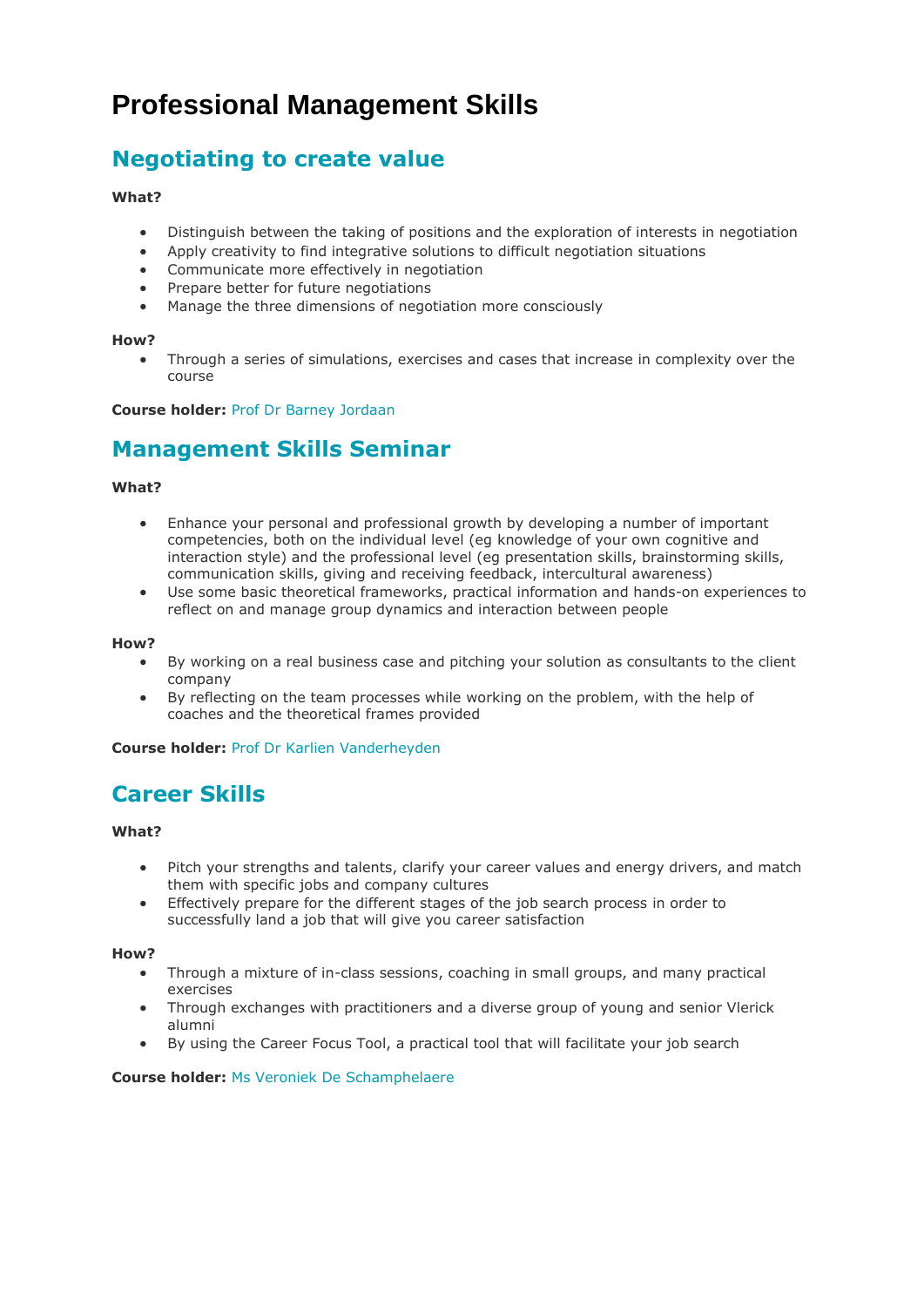# **My Vlerick [Development](javascript:;) Portfolio (MyVDP)**

#### **What?**

- Take the necessary actions to develop and optimise your potential during your Masters at Vlerick and get support from your peers
- Describe your learning process, demonstrate the progress you made, and make it visible by taking charge of your own learning

#### **How?**

• By completing a 360° assessment, peer feedback, and individual as well as several (group) coaching moments you will compile a portfolio to enable you to reflect and be critical of yourself, and help you understand your strengths and weaknesses, not only as you define them but also through the eyes of others

**Course holder:** Ms Veroniek De [Schamphelaere](https://www.vlerick.com/en/research-and-faculty/faculty/veroniek-de-schamphelaere)

### **[Presentation](javascript:;) Skills**

#### **What?**

- Develop a presentation flow, with an awareness-creating introduction, a main body with clear messages, and an ending that secures the outcomes;
- Use slides and other aids as a means of transmitting their messages:
- Deliver presentations, aware of their individual appearance and connecting with the audience.

#### **How?**

- By trying out your communication and presentation skills in various short exercises;
- By developing and performing presentations;
- Through direct feedback on the spot to improve your performance.

• **Course holder:** Prof Dr Frank [Goedertier](https://www.vlerick.com/en/research-and-faculty/faculty/frank-goedertier)

### **Business Case [Development](javascript:;)**

#### **What?**

- Explain important financial and accounting concepts
- Understand how marketing and digital initiatives affect an organisation's financial risk and value creation
- Develop a business case for a marketing or digital initiative

#### **How?**

- Essential financial knowledge will be taught in groups based on a board game simulation.
- Key concepts and financial terminology will be explained with the support of the simulated company and a variety of examples of renowned companies.
- In collaboration with the marketing director of an FMCG company you will have to build a business case for a specific project.

**Course holder:** Prof Dr. [Philippe](https://www.vlerick.com/en/research-and-faculty/faculty/philippe-baecke) Baecke

## **Diversity & [Inclusion](javascript:;) Track**

#### **What?**

• Recognise the challenges and grasp the unique opportunities of managing yourself and others in diverse settings;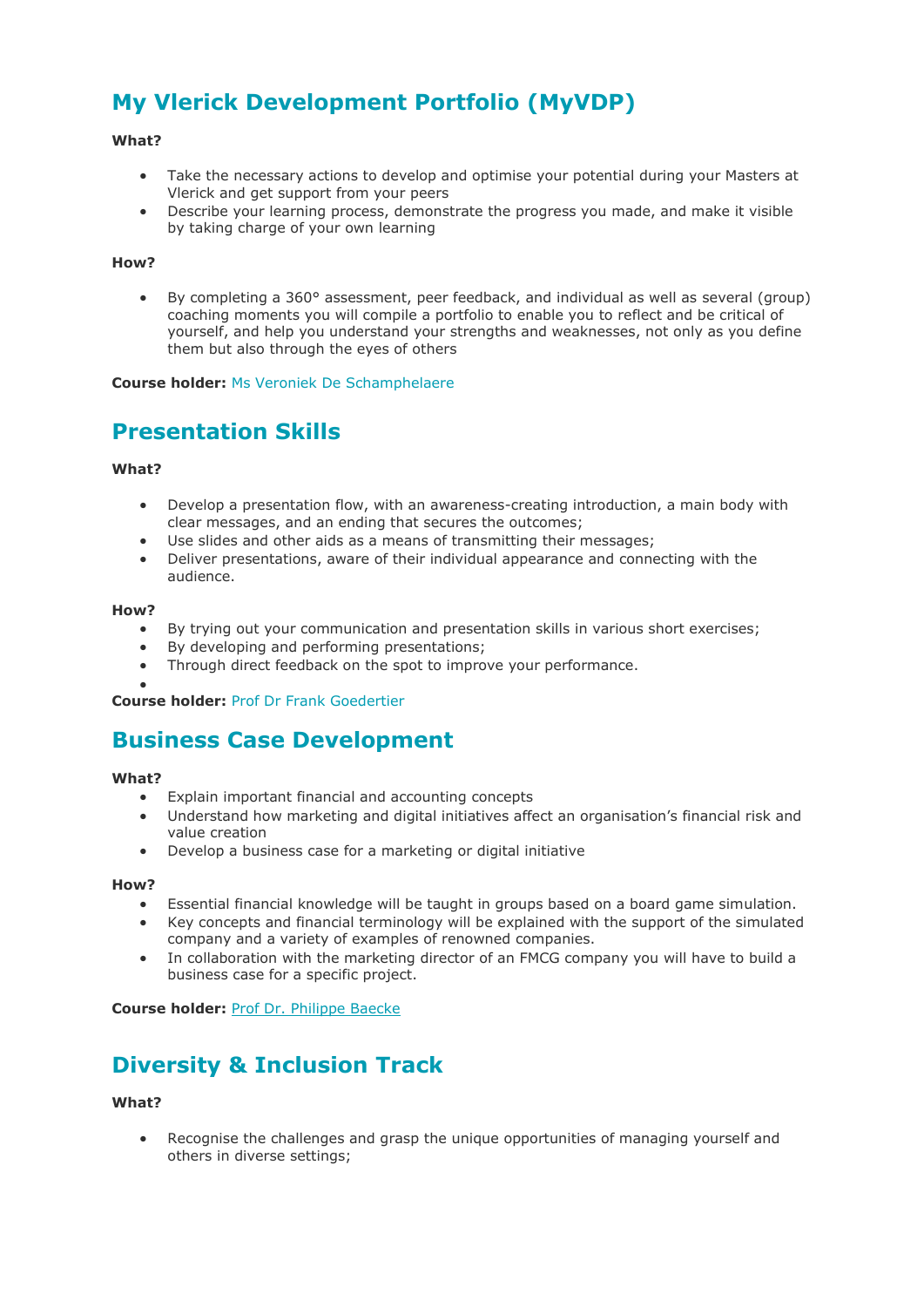- Understand and articulate the pervasive but often hidden influence of culture on behaviour, particularly with respect to management philosophies and practices;
- Heighten your understanding and appreciation of differences between people and also how to manage diversity in order to achieve better results.

#### **How?**

- Through experiential exercises, discussion and self-reflection on the many facets of diversity and how we relate to them;
- Via a self-paced online tool & resources, leaving more room during the encounter itself to experience.

**Course holder:** Prof Dr [Smaranda](https://www.vlerick.com/en/research-and-faculty/faculty/smaranda-boros) Boros

# **Action Learning**

### **Deep Dive [Challenge](javascript:;)**

#### **What?**

- Recognize the holistic nature of managerial thinking
- Prioritize strategic actions
- Present action plans in a convincing way

#### **How?**

- Through the exploration of strategic questions which the management of the company is dealing with
- By working on an action plan outlining the prioritized initiatives that you, as a management team, will undertake to improve the growth prospects and the performance of the company
- By presenting recommendations and their implications to the Board of Directors on how to tackle the different managerial questions in the form of an action plan

#### **Course holder:** Prof Dr [Philippe](https://www.vlerick.com/en/research-and-faculty/faculty/philippe-baecke) Baecke - Prof Dr [Zeynep](https://www.vlerick.com/en/research-and-faculty/faculty/zeynep-erden) Erden - Prof Dr [Kerstin](https://www.vlerick.com/en/research-and-faculty/faculty/kerstin-fehre) Fehre - [Prof](https://www.vlerick.com/en/research-and-faculty/faculty/robin-kleer) Dr [Robin](https://www.vlerick.com/en/research-and-faculty/faculty/robin-kleer) Kleer

### **Digital [Marketing](javascript:;) Campaign**

#### **What?**

- Integrate marketing analytics, strategy and implementation
- Develop and evaluate a digital marketing campaign
- Design creative content that fits the marketing strategy of an organisation
- Select the appropriate digital channels to communicate the content
- Professionally report on a digital marketing campaign

#### **How?**

- By working intensively with a real company over a period of 2 months
- By managing a significant marketing budget to design and implement the campaign under supervision of marketing faculty
- By applying digital marketing tools such as Google AdWords, Google Analytics, social media platforms, etc.

### **Digital [Marketing](javascript:;) Trip Dublin**

Leave your comfort zone behind and get ready for an intense experience during our International Trip to Dublin. This one-week trip involves a combination of lectures, company visits, sightseeing